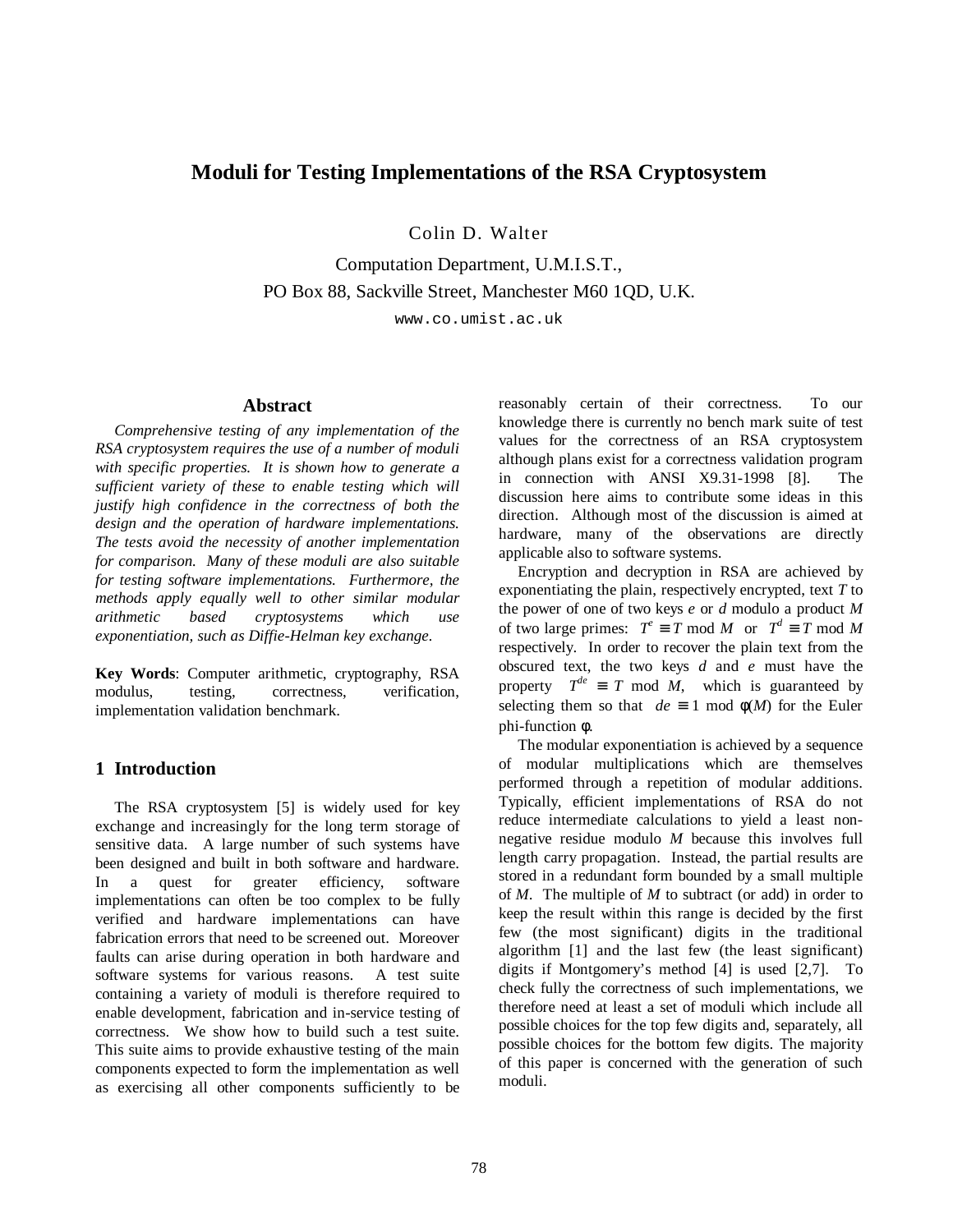Intermediate digits in any encryption/decryption will normally all be processed in the same way by a repeated digit slice. So the correctness of this aspect of the implementation's design might reasonably be verified by looking at just one of the most significant or least significant digit slices, and ensuring that all possible inputs are generated for it. The moduli required above for checking the multiple of *M* for the modular subtraction should also cover this part of testing if sufficiently many end digits are considered.

Fabrication or failure errors can occur at any point in hardware implementations. It may thus be useful to have moduli in which any short subsequence of internal digits can be specified so that specific digit slices can be tested. Hardware generally re-aligns the modulus by a left or right shift. So any digit slice can normally be tested through the most or least significant digits of the modulus just by varying the total number of its digits. We assume that this is the case so that only the end digits and total length of *M* need to be specifiable. Indeed, by varying the length of *M* we can check the correctness of such shifting, and the correctness of the associated number of addition cycles.

The third main aspect of implementation is the correctness of the exponentiation algorithm. In a later section we will discuss the adequacy of testing this using the exponents which occur naturally for the moduli which are generated.

Clearly, if the implementation is just a modular multiplier with external access to set any digits, including carries, then a number of single multiplications may suffice for full testing. Otherwise, when internal carries are inaccessible, or only one input *T* can be presented to the multiplier, it may be only possible to carry out exponentiations in testing. Then, whereas it is possible to verify the exponentiation output against the same computation under a different system, it may be much easier and cheaper to make use of the obvious selftest analogous to  $T^{de} \equiv T \mod M$ , namely the property  $T^{*(M)+1} \equiv T \mod M$  which is used to determine a suitable *d* from a given *e*.

With these three implementation aspects to consider, we therefore initially seek moduli *M* with the three properties:

- P1) Any short subsequence of end digits can be specified (most or least significant digits) for *M* of any length;
- P2) φ(*M*) can be computed easily; and either
- P3)  $T^{(M)} \equiv 1 \text{ mod } M$  holds for a large known set of *T*, or
- P3')  $T^{*(M)+1} \equiv T \mod M$  holds for a large known set of *T*.

Under the very reasonable assumption that any errors will tend to propagate wildly, the implementation can then be tested by computing  $T^{\phi(M)}$  (mod *M*) or  $T^{\phi(M)+1}$  (mod *M*) and comparing it with the expected result for a sufficient variety of choices for *M* and *T*.

In the next section we derive properties which ensure moduli satisfy P3 and also guarantee a straightforward construction to obtain P1 and P2. After performing a construction which enables P1 to hold simultaneously at *both* ends, we look at how to make use of such moduli to form an appropriate test suite, how errors might propagate and how probabilistic arguments might enable fewer moduli to be used than one for every possible sequence of end digits. Some consideration is given to alternative constructions, the time complexities involved, and the implementation errors that may not be covered by such a test suite.

## **2 The Order Property mod** *M*

Most of the results used in this section can be found in any elementary number theory text such as Chapter 1 of [3]. The classes of residues prime to *M* form a multiplicative group of order φ(*M*). Hence, by Lagrange's theorem (see any book on group theory),

$$
T^{\phi(M)}\equiv 1 \text{ mod } M
$$

whenever *T* and *M* have no common factor. Thus P3 and P3' will hold. Euclid's algorithm can easily determine whether a given *T* satisfies the co-primality condition. In the case of *M* being prime, this is just Fermat's Little Theorem, which Euler generalised to

$$
T^{\phi(M)+1} \equiv T \bmod M
$$

for prime *M* in order to cover all *T*, including the case when *T* shares a factor with *M*. For general *M*, by the Chinese Remainder Theorem, the property  $T^{(M)+1} \equiv T$ mod *M* holds if, and only if,  $T^{(M)+1} \equiv T \mod Q$  holds for each maximal prime power *Q* dividing *M*. Moreover, since  $\phi$  is a multiplicative function,  $\phi(Q)$  divides  $\phi(M)$  for each such *Q*. So  $T^{*(M)+1} \equiv T \mod Q$  holds if  $T^{*(Q)f+1} \equiv T$ mod *Q* for every *f*. When *M* is square-free, as it is in the RSA cryptosystem, each relevant *Q* is a prime. Then, by virtue of Fermat's Little Theorem,  $T^{*(Q)f+1} \equiv T \text{ mod } Q$ holds for every  $f$  when  $T$  is prime to  $Q$  and also, otherwise, because both sides are 0 modulo the prime *Q*. Thus *M* being square-free guarantees that  $T^{(M)+1} \equiv T$ mod *M* for all *T*. This proves:

- THEOREM 1.
- i) Property P3' holds for all *T* if *M* is square-free;
- ii) The congruences of P3 and P3' hold for any *T* and *M* which are relatively prime.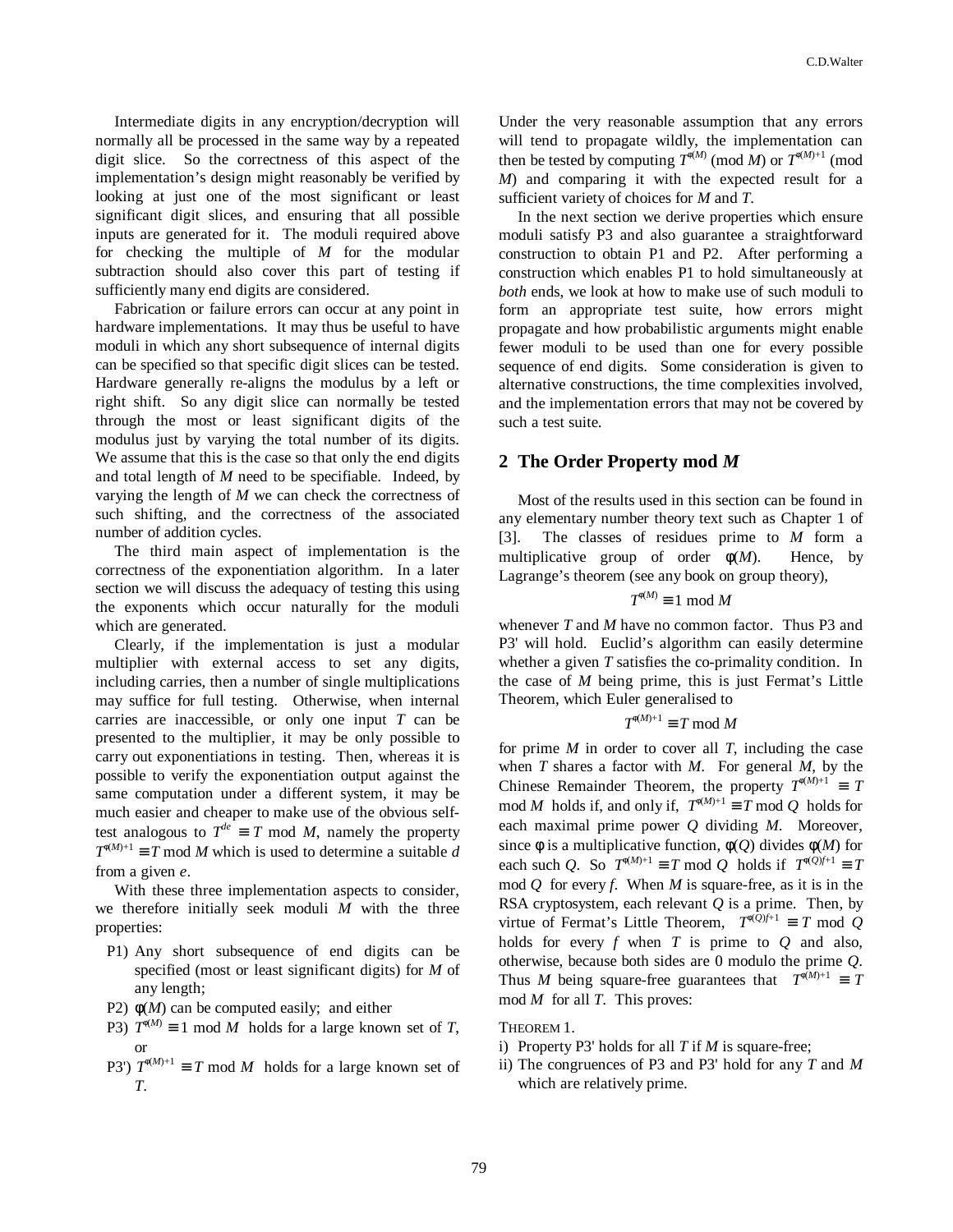Clearly the congruences of P3 and P3' hold for at least the φ(*M*) classes modulo *M* which are prime to *M* and this will be a high proportion of all classes if *M* is not divisible by any small primes. Later we will want to be able to choose *T* explicitly to be 1, 2 or *M*−1. As *M* is generally odd, they will satisfy this theorem.

# **3 A Construction for Moduli** *M*

The key property from which the RSA cryptosystem derives its strength is the difficulty of deriving φ(*M*) from *M*. In effect this requires the prime factorization of *M*. Hence, if we need to know the value of  $\phi(M)$ , it follows from the multiplicative nature of  $\phi$  that the best approach to constructing moduli *M* is via a product of factors for which  $\phi$  can be easily found.

Implementations of the arithmetic for RSA encryption/ decryption rarely make use of any factorization properties of *M*. Hence we should not feel bound to limit the choice of *M* to a product of just two large primes. The only exception is where the Chinese Remainder Theorem is used, and we return to this point below (Section 7). Thus there should be no need to generate large primes in order to obtain suitable *M*; products of small factorisable numbers will normally suffice. However, we may need to exclude some primes from dividing *M*. The most obvious case is the prime 2: many implementations may assume *M* is odd because this property holds for the moduli used in the RSA cryptosystem.

Suppose numbers are represented using radix *r*. This will normally be a small power of 2. It corresponds to the smallest group of bits processed uniformly in the repeated arithmetic operation which performs a modular addition.  $r = 2$  or  $2^2$  is typical for hardware implementations and  $r = 2^{32}$  for software implementations which use the built-in machine arithmetic. Suppose also that *M* has a standard, nonredundant representation, that is, all its digits are in the range 0..*r*−1.

Let *m* be the short sequence of several digits which we wish to have as the *most* significant digits of *M*. Normally our construction for *M* will make *m* a factor of *M*. So, if *m* would thereby contribute undesirable factors to *M*, it must be extended to have one or two more digits which are then chosen to avoid such factors. Further, let *k* be the number of digits in *M* other than those which are in *m*.

A tentative initial proposal for *M* is to take 0 for each of the digits of *M* below the required *m*. Then  $M = mr^k$ . Although  $\phi(M)$  is easy to compute, it will have a high power of 2 (assuming *r* is a power of 2). Therefore

exponentiation by  $\phi(M)$  may not fully exercise the nonsquaring multiplication hardware, nor allow a sufficient versatility in our later choice of *T* which are prime to *M*, nor perhaps even be a legitimate choice for the implementation. So a slightly different choice for *M* is desirable.

Thus, alternatively, assume *M* has the form

 $M = mP$  where  $P = \prod_{i=1}^{t} (r^{n_i} \pm 1)$ *i*  $\prod_{i=1}^{t} (r^{n_i} \pm 1)$  and  $k = \sum_{i=1}^{t} n_i$ The  $n_i$  and the signs will be chosen so that the product just exceeds  $r^k$  and each factor has a known prime decomposition. The examples section illustrates how the factors of *P* may be chosen and even varied from the given form in order to obtain specific factorization or congruence properties. Thus  $r^n \pm 1$  may be replaced by a set of values around  $r^{n_i}$ , if convenient.

We must consider how to choose the signs so that *m* is indeed the initial sequence of most significant digits. By choosing each  $n_i$  sufficiently large, each corresponding factor of *P* is close to  $r^{n_i}$  so that *P* is close to  $r^k$  and *M* is close to  $mr^k$ . The hope is that *P* should just exceed  $r^k$  so that it has a leading digit of 1 followed by a sufficient number of 0s to guarantee that the top digits of *M* coincide with those of *m*.

With only  $+$  signs in the factors, the product  $P$  will exceed  $r^k$  whilst with only minus signs  $P$  will be less than  $r^k$ . Thus the signs can be systematically changed one by one from  $+$  to  $-$  in order to make *P* approach  $r<sup>k</sup>$  more closely, stopping before the product falls below  $r^k$ . The  $2^t$ choices give considerable scope for picking *P* very close to  $r^k$  or giving *P* with other desirable properties. In particular, enough minus signs might be chosen so that changing the sign in a pre-determined factor changes *P* from more than  $r^k$  to less than  $r^k$ . Alternatively, so many signs could be changed from  $+$  to  $-$  that no further sign change keeps *P* above *r k* .

Suppose  $r^n + 1$  is one of the factors with  $a + sign$ , and assume *m* has at most  $n-1$  digits. Let  $P'$  denote the product given by changing  $r^n+1$  to  $r^n-1$ . Assume that this sign change makes *P*' less than  $r^k$ . Then  $P' < r^k < P$ and hence

$$
M = mP = mP'(r^{n}+1)/(r^{n}-1)
$$
  

$$
< m r^{k}(r^{n}+1)/(r^{n}-1)
$$
  

$$
= m r^{k} + 2mr^{k}/(r^{n}-1)
$$
  

$$
\leq mr^{k} + mr^{k+1}/(r^{n}-1)
$$
  

$$
< (m+1)r^{k}
$$

because 2 ≤ *r* and  $mr$  ≤  $(r^{n-1}-1)r$  <  $r^{n}-1$ . But  $(m+1)r^{k}-1$ is the largest number with leading digit sequence *m*. Consequently,

THEOREM 2. Take  $M = mP$  where P is the product defined above. Suppose *n* is such that  $r^n + 1$  is a factor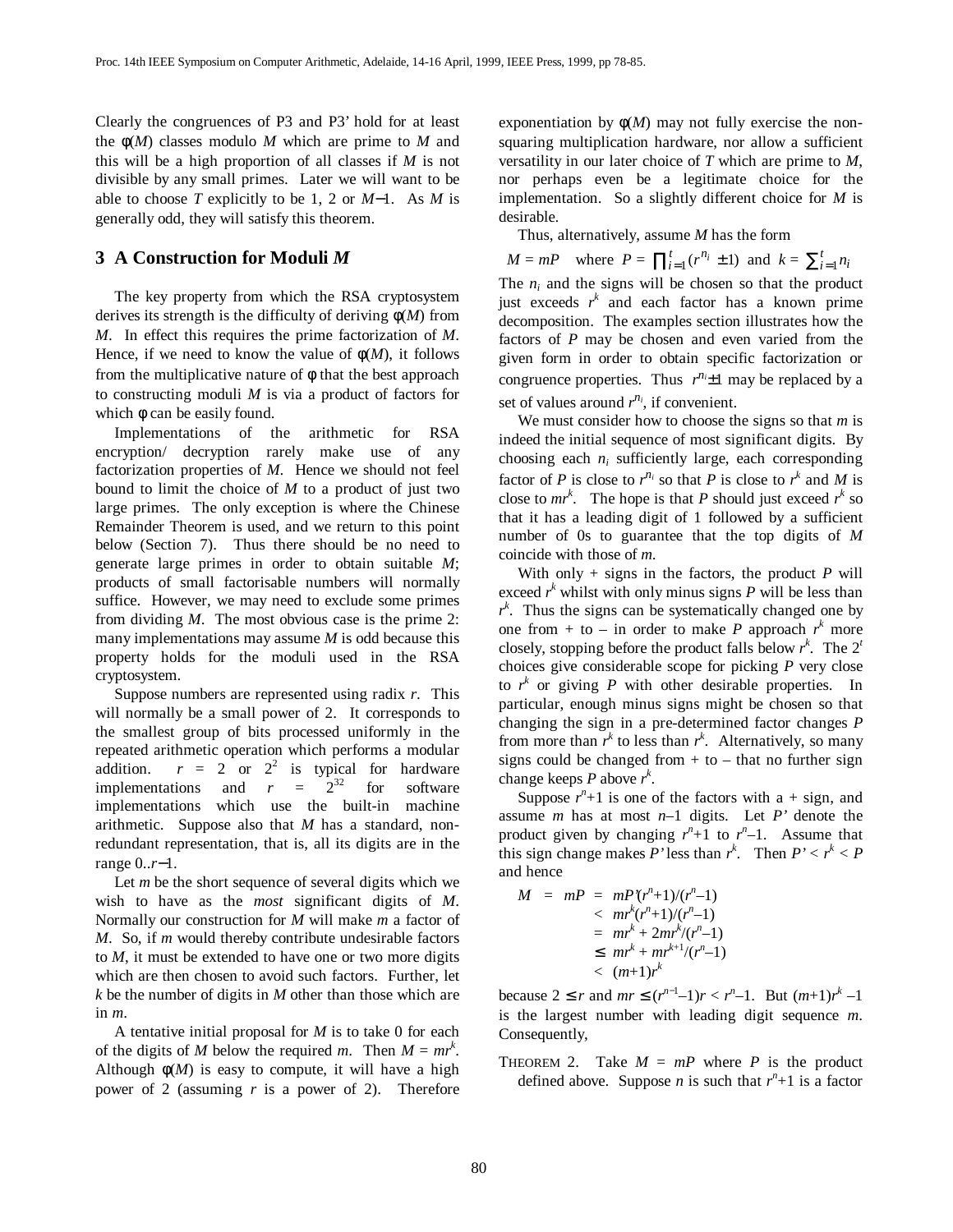of *P* and changing its sign would make *P* less than  $r^k$ . If *m* has at most  $n-1$  digits then the leading digits of *M* are those of *m*.

In practice, the looseness of these inequalities for the factor  $r^n + 1$  means that more often than not *m* can have *n* or even more digits, all of which will appear at the start of *M*. Indeed, to obtain more available digits for *m*, the signs of as many factors as possible could be changed.

Numbers of the form  $r^n \pm 1$  include the Fermat and Mersenne primes (when *r* is 2). Their factorization has been widely studied. Clearly by algebra *r f* ±1 is a factor of  $r<sup>n</sup> \pm 1$  when the signs are the same, *f* divides *n*, and *n*/*f* is odd if the shared sign is  $+$ . Also by algebra,  $r^f+1$  is a factor of  $r^n$ –1 when *f* divides *n* and  $n/f$  is even. Since no exponent  $n_i$  is required to be very large, it is reasonable to assume that all the factors of *P* have known prime decompositions, so that  $\phi(M)$  can be calculated easily. Furthermore, with care it may be possible to make *M* square free by noting that the highest common factor between  $r^n \pm 1$  and  $r^{n'} \pm 1$  is 1, 2,  $r^s \pm 1$  or  $2(r^s \pm 1)$  where *g* is the greatest common divisor of *n* and *n'*. (This is derived by repeatedly noting that the highest common factor divides the sum or difference of such numbers, but not the power of *r* which appears in that sum or difference.) Thus an obvious choice for the  $n_i$  is to take them pairwise coprime.

As examples below illustrate, the choice of factors  $r^n \pm 1$  can be varied. Each factor could offer a choice between any two factorisable numbers where one is just above  $r^{n_i}$  and the other just less than it. The closeness to  $r^{n_i}$  in enough cases will make *P* near enough to  $r^k$  to obtain *m* in the leading digits of *M*. As before, from an initial choice of the larger factor in each case, the factors are replaced by the smaller alternative, stopping while *P* is still greater than  $r<sup>k</sup>$  or when changing a selected factor would make *P* less than  $r^k$ .

Any of these constructions enables P2 to be satisfied, as well as P1 where the specified digit subsequence *m* appears initially. Moreover, the product *P* need only be computed once and then used for all choices of the initial, most significant digits *m*.

#### **4 Least Significant Digits for** *M*

Although setting the lowest digits to a given sequence *l* can be achieved simply by taking  $M = l$ , there are situations where a modulus of more than these few digits is desired. In fact, the previous construction provides  $l =$ *m* as the digit sequence at the least significant end of *M* under suitable conditions. Assume that there are an even number of minus signs in the product *P*, that *l* has *n*

digits and that  $n_i \geq n$  for each *i*. Then, viewing *P* as a polynomial in *r*, the lowest non-constant power of *r* in *P* has exponent at least *n*. So its lowest *n* digits except the last are all 0 and the last digit is 1. This means  $M = IP$ will have *l* as a digit subsequence at its least significant end.

One objective is to construct *M* with *m* at the most significant end and *l* at the least significant end. So suppose *M* has the form

$$
M=mr^nP+lP'
$$

where  $n$  is the number of digits in  $l$ .  $P$  is constructed as in the previous section so that  $mr^nP$  provides  $m$  in the right place for the most significant digits of *M*. Of course, its *n* least significant digits are all 0. *P'* will be constructed as in the previous paragraph to make *lP'* provide *l* for the least significant digits, but not quite large enough to prevent the digit sequence *m* from being at the most significant end of *M*. We will also choose *P* and *P*' to share most of their factors so that  $\phi(M)$  can be easily found. This is done by starting with  $P' = P$ . If this choice of *P'* is too big, factors are removed one by one until the remaining product  $P'$  is small enough not to affect the topmost digit sequence *m*. The lowest digit of  $P'$  as a polynomial in *r* is then  $\pm 1$ . So one more factor (with a −) is removed if necessary to produce +1 as the lowest digit. This resulting *P'* can be further adjusted with other factors if desired, providing the main properties are retained. In consequence,  $P = pR$  and  $P' =$ *p'R* for some small *p* and *p'* where *R* is the product of the factors common to *P* and *P'* which remain after modifying *P* to *P'*. This yields

$$
M = (mr^n p + lp)R
$$

which is easily factored because  $mr^{n}p+lp^{n}$  is relatively small. So  $\phi(M)$  can be evaluated. Moreover, the wide choice for all the parameters enables the factor  $mr^{n}p+lp^{n}$ to avoid any undesired divisibility properties. In particular, by construction *p'* is already prime to *r* so that *M* will share divisors with *r* only as far as is necessary to obtain *l* at the least significant end.

## **5 Examples**

Take the radix to be  $r = 4$ . If we seek a square-free M then it is reasonable to replace each  $r<sup>n</sup> \pm 1$  by a pair of numbers on either side of  $r^n$  which are prime to all numbers earlier in the list. Thus, for  $n = 1,2,3,...$  the list of selected pairs might be chosen as  $\{ (3, 5), (13, 17),$ (61, 67), (253, 257), (1021, 1031), (4093, 4099), (16381, 16387), (65531, 65537), ... }. As well as (4093, 4099) we might also include the pair (4091, 4111). In this way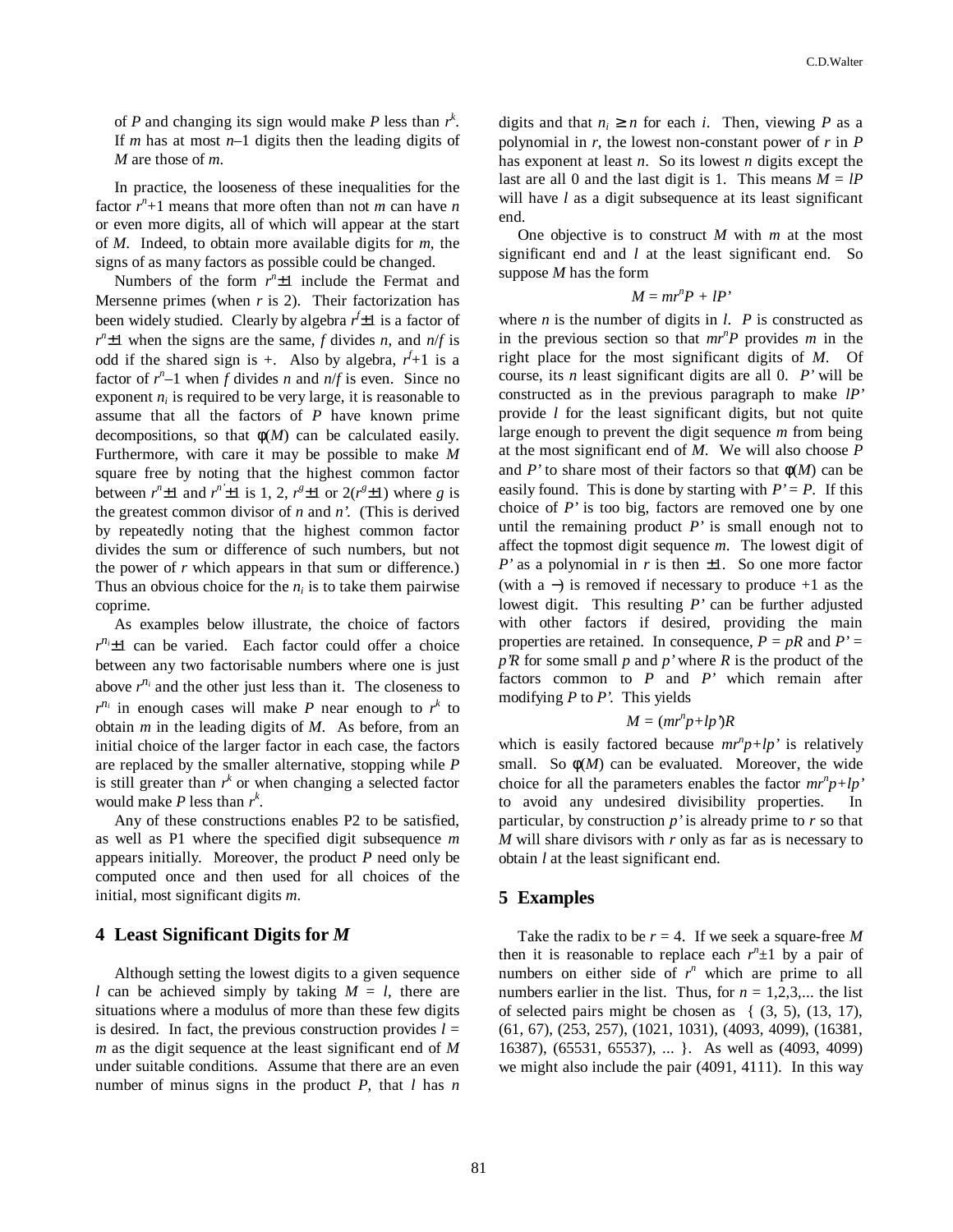several factors can be close to the same  $r^n$  without losing the square-free property by repeating the same factor.

Suppose *M* must allow any two initial digits. These yield a number in the range 4 to 15. To maintain the square-free property the initial sequence *m* requires a third digit, chosen to make it square free whatever the choice of the first two digits. This is always possible: thus the square  $4_{10} = 10_4$  at the head of *M* is given by taking *m* as  $17_{10} = 101_4$  or  $19_{10} = 103_4$  and the square  $9_{10}$  $= 21_4$  is given by taking *l* as  $37_{10} = 211_4$ ,  $38_{10} = 212_4$  or  $39_{10} = 213_4.$ 

These choices for *m* may have common factors with (3,5) or (13,17), which are therefore deleted from the list of numbers used for *P*. Similarly, the choice of *m* should avoid the 7 dividing 16387 and the 19 dividing 65531 if either is used in *P*.

Suppose *M* is to have 20 digits (in radix 4). Then *P* must be chosen to be just over  $4^{17}$  since *m* uses three digits. The partition  $17 = 8+5+4$  leads to *P* having three factors close to  $4^8$ ,  $4^5$  and  $4^4$  respectively. One acceptable choice is

 $P = 65531_{10} \times 1021_{10} \times 257_{10} = 100000322033230033_4$ 

Here the 257 cannot be replaced by 253 without making *P* less than  $4^{17}$  since the other factors are already the lower of the two choices from the list. Hence, by Theorem 2 applied to  $257 = 4^4 + 1$ , we know that  $M = mP$ will provide *m* for its three initial digits. Indeed, the five 0s after the initial 1 in *P* ensure that *M* could provide up to five given initial digits. *M* is square-free providing *m* is chosen as above and is not divisible by 19. Then  $\phi(M)$ = φ(*m*×19×3449×1021×257) = φ(*m*)×18×3448×1020×256.

Now consider adding the requirement on *M* for two arbitrary final digits *l*. The lowest digits of *P'* must be 014 to achieve *l*. So a different choice of factors is required in *P* and *P'* than above. For convenience, we choose factors  $\equiv 1 \mod 4^2$  so that the same is true of the product. To achieve this the list of factors to choose from might be modified to { ..., (16369, 16417), (65521, 65537), ... }. The form of *M* is  $M = mr^2P + IP'$  where *P* must now be just above  $4^{15}$  so that  $mr^2P$  has 20 digits. Using  $15 = 7+8$  yields

 $P = 65521_{10} \times 16417_{10} = 1000013103320101_4$ 

which again allows *m* to appear as the leading digit sequence for *M*. Taking  $P' = P$  gives

$$
M = (16m+1) \times 65521 \times 16417
$$

which produces *l* in its lowest two digits. However, *P'* may require further adjustment because it may now be large enough for the term *lP'* to affect the two leading digits of *M*, which we want to be given by *m*. By considering only the first 5 digits of *P* and *P'* and ignoring any lower digits, the first 5 digits of *M* would be

given by 16*m*+*l*. Rounding up the rest of *P* and *P'*, namely 1310...<sub>4</sub> up to 2000...<sub>4</sub>, we observe that the rest of *P* and *P*' contribute at most  $2(16m+1)$  div  $4^5$  to the top 5 digits of *M*. This quantity is at most 1, and so could affect the 5th digit, propagating a carry. Then, only for *l*  $= 33<sub>4</sub>$  might a carry (at most 1) propagate to the third top digit. This position contains the third, chooseable digit of *m*. It is therefore first selected to be at most  $2<sub>4</sub>$  in order to absorb any carry and, secondarily, to make 16*m*+*l* square-free if possible. So the top 2 digits of *m* really are the top digits of *M*, as required. Again  $\phi(M)$  is easily calculated as 65521 and 16417 are both prime.

#### **6 The Test Suite**

In this section we wish to consider what pairs of values (*M*,*T*) would form an appropriate set for testing the design, fabrication and run-time correctness of a modular exponentiator, where the *M*s have been constructed as in the previous sections. Although testing is phrased in terms of hardware, some aspects apply equally to the testing of software implementations.

From the published literature it is quite clear that implementations of modular exponentiation vary widely in design. The suggestions here may therefore need adapting or extending to particular applications. Section 1 outlined the major components most likely to be present and in need of testing: a digit slice which is repeated to form the modular addition cycle, a module receiving end digits (either msd or lsd) which decides the modulus multiple for subtraction, and the component for controlling the squares and multiplies of the exponentiation. In addition there are various counters determining, for example, how many shifts are given to inputs and outputs, and how many addition and multiplication cycles are performed.

The requirement for speed generally means that most operations are entirely locally defined (i.e. within a digit slice or equivalent), so that different components might be fully testable individually. In a well designed system, the main global operation is usually only a final modular reduction and carry propagation step to obtain a nonredundant output within the required range of [0,*M*−1].

This section concentrates on the testing of those components which will benefit from the above construction for moduli although for completeness some remarks are also made about other components.

The expected algorithm has the following format. For any non trivial text *T*, if *M* has *n* bits, then the computation of  $T^{*(M)+1}$  mod *M* will require around 1.5*n* multiplications and  $O(n^2)$  addition cycles. This requires two or more registers which hold partial products and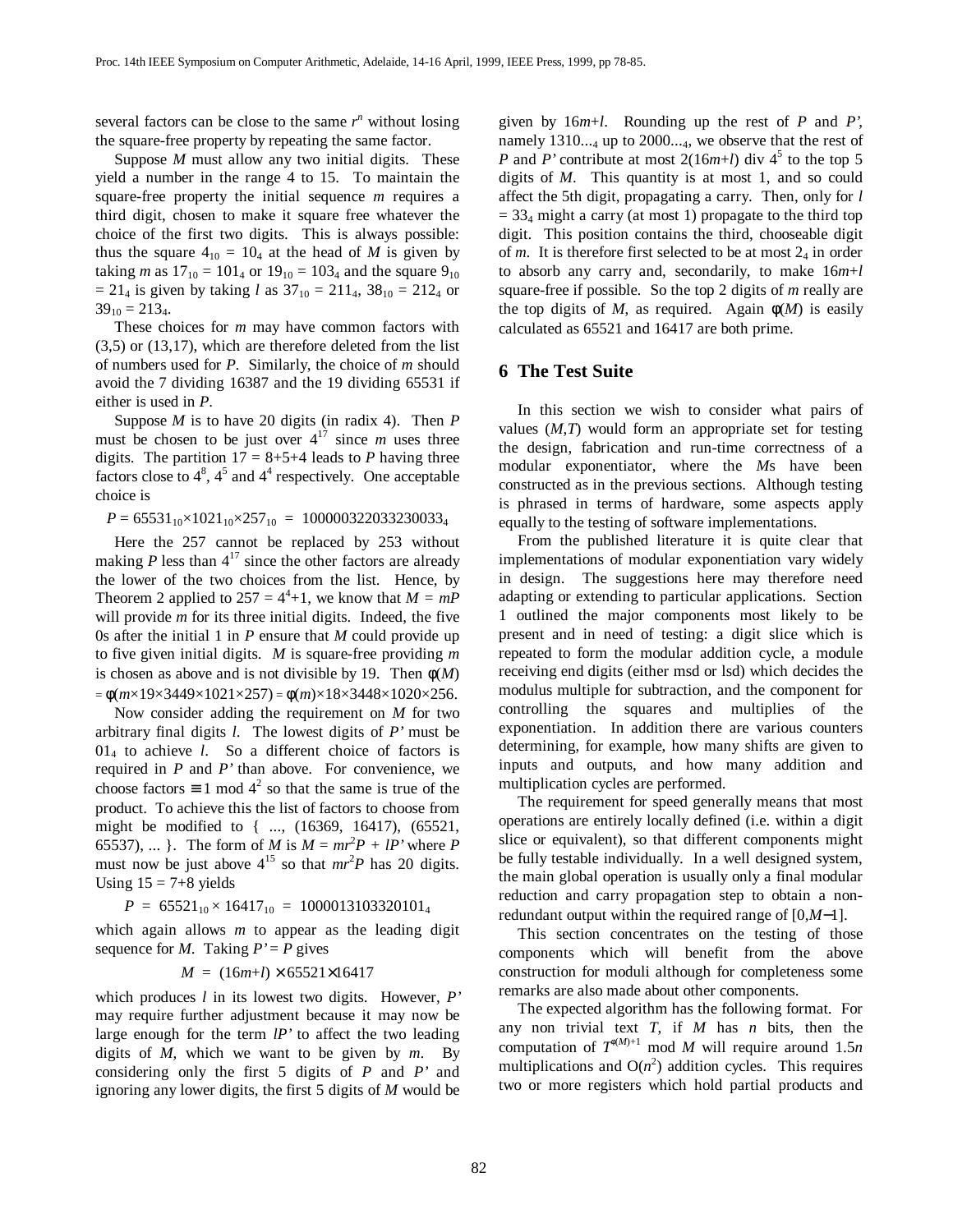powers of *T* as well as the register containing *M*. Since *e*  $= 17$  is a typical encryption key for RSA, after only a very small number of multiplication/ squaring cycles, the initial text should have been transformed into a number which can be assumed to be a randomly distributed bit sequence. This fact enables one to compute probabilities for various situations with a high degree of accuracy.

The first component for consideration is the digit slice, whose design can be tested by exhaustively checking all combinations of input digits against a formal specification. However, such testing of individual slices in a fabricated chip is generally impossible since inputs such as carries are not usually accessible for manipulating. The fabrication faults which need to be checked for can exhibit widely differing characteristics and need a range of inputs to detect.

Every input bit for *M* and *T* needs to be tested in both positions in case a register bit is stuck in one value. Pick a value for *M* which is of maximal length. Then choose two values for *T*, one to be any value less than *M* but with the same length as *M* and the other its complement. Raising these *T*s to the power 1 and checking the output is still *T* should test the *T* input and result output registers for stuck bits.

To test the register *M*, construct a small set of moduli with known φ values such that for each bit position there is a pair of moduli representing both values for the bit. (This can be done just by taking *M* as a product of numbers with known prime decompositions, i.e. *m*=1 and *l*=0.) Suppose the hardware behaves as if *M'* had been loaded instead of *M*. If  $M' \neq M$  then the expected value for  $\phi(M)$  is very unlikely to match the value  $\phi(M')$  needed for the exponentiation test to work. Hence, using any non-trivial *T* satisfying Theorem 1, evaluating  $T^{*(M)}$  mod *M* or  $T^{*(M)+1}$  mod *M* will generally yield an unexpected value if register *M* or its I/O is not operating properly: to obtain the expected value of 1 or *T* the supplied value of φ(*M*) would have to be a multiple of the order of *T* modulo *M'*, which is unlikely. (The likelihood of a false negative is certainly at most the inverse of the average order of an element in the multiplicative group of residue classes of a modulus the size of *M*.)

In the addition circuitry which forms the main body of the digit slice, a single error at any point tends to have an effect equivalent to adding a bit to, or subtracting a bit from, the output whenever some input condition is satisfied. Due to carry propagation, several result bits may then be affected. Over the large number of additions required for a single modular multiplication, the randomness of the bits ensures that this condition for the error occurring is most likely to be satisfied many times. So most multiplications will be affected. In the multiplication circuitry, a bit error is usually copied to many or all digit slices so that a large number of output bits are affected. It follows then that, as exponentiation involves all bits in multiplications, almost all errors after the input registers should have a catastrophic effect on the output. Thus the tests for register  $M$  in the previous paragraph will normally reveal any such errors in the digit slices.

Simulations of errors in a digit slice can easily be run, and thereby good approximations obtained for the probability of an addition or multiplication cycle displaying the error. These can reveal that some errors may not be caught with the above tests. In particular, the inclusion of table driven digit multiplications or carry lookahead circuits can lead to some errors arising only when particular bit combinations arise for the associated digit of *M*. Because adjacent digit slices interact through carries, it may be necessary to determine sequences of several digits of *M* in order to generate every situation. The number of such digits can be discovered by investigating the particular implementation. Thus the testing of some implementations will need a collection of moduli *M* which provides some or all digit sequences of a given length at a particular position. Such moduli are constructed as described in previous sections: the length of *M* is varied over all allowable choices, and one of *m* or *l* is fixed while the other varies over all the necessary sequences. This usually generates a sufficient variety of moduli because the hardware will shift *M* of a particular length to align the variable *m* or *l* with the digit slice to be tested. Then, with the same argument as above, using one non-trivial *T* with each such *M* should normally expose any error. Of course, when *M* becomes short so does  $\phi(M)$ , so that more values of *T* may need to be considered in order to maintain any certainty that at least some combinations which expose the error have arisen.

Note that the shifting of *M* implies that short moduli will not use the digit slice containing the error, but longer ones will. Thus outputs will normally suddenly change from being correct to being incorrect as the length of *M* is increased past the point of the fault. This enables the general position of the fault to be detected accurately.

Testing the component which decides which multiple of the modulus to subtract (or add) is done in much the same way as testing an end digit slice. The multiple depends on the top (or bottom) several digits of both *M* and the current partial product. Thus for full testing, *m* or *l*, as appropriate, must vary over all values using sufficiently many digits to ensure all possibilities arise. The other of *l* or *m* can be kept fixed. Again a single *T* will normally suffice for each *M* since its end digits will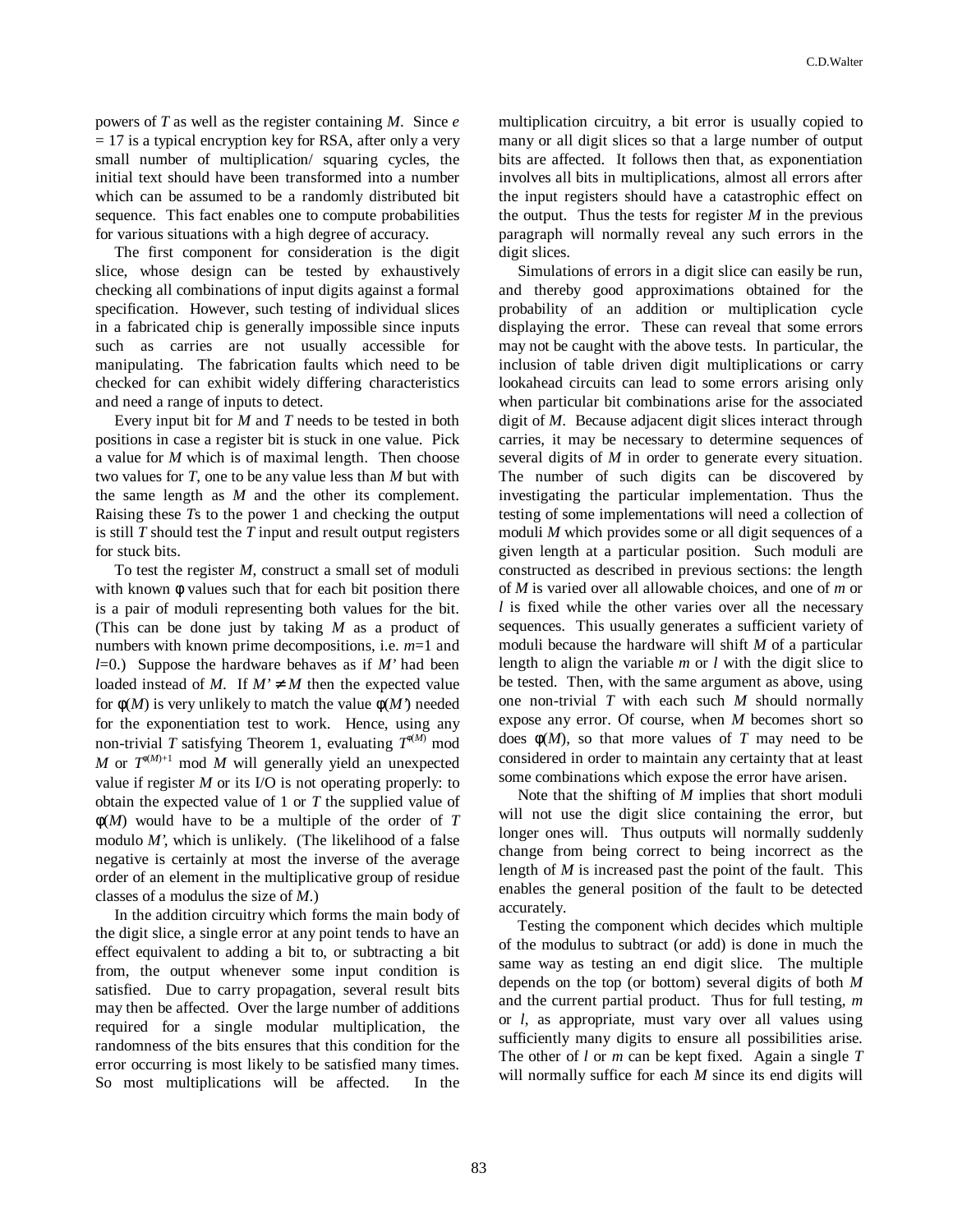vary randomly over the many calls to the component during each exponentiation.

Testing the exponentiation algorithm is normally a case of looking at boundary values, such as the maximum and minimum possible exponents, as well as checking that all possible bit combinations arise to exercise fully any bit recoding process which controls the scheduling of multiplications and squarings. This algorithm is normally independent of both the text *T* and the modulus *M* so that it would suffice to fix both of these. If it is desired to use  $\phi(M)$  or  $\phi(M)+1$  as the exponent to obtain self-checkable output, then it may be possible to generate a suitable *M* after fixing φ(*M*). We won't supply details, but the basis of a method would be using the prime decomposition of  $\phi(M)$  and the fact that  $\phi$  is a *multiplicative* function (i.e.  $\phi(xy) = \phi(x)\phi(y)$  if *x* and *y* are coprime). For bit recoding of exponents, the tests already described above may suffice: the values of φ(*M*) used should make this clear. The boundary cases of very small exponents can be checked easily by taking  $T = 2$ , say, and observing what power of *T* is output for the exponents 0, 1, 2 etc. At the opposite extreme, test cases for maximal exponents should be easy to generate although this seems to require an independent implementation to calculate the expected output − one of the things that has been avoided in the other tests so far. The variety of exponentiation algorithms makes it inappropriate to be more specific. Generally speaking, tests can be developed independently of the choice of *M*, and so is not the concern here.

The final main component tackles carry propagation and reduction to the range [0,*M*−1]. Input to the carry propagation unit will be the required result in a redundant form. Thus if  $T = 2^h < M$  is the expected output of a non-trivial exponentiation, there is likely to be propagation of carries up most of the register to position *h*. For a full length *M*,  $T = 2<sup>h</sup>$  should be used to compute  $T^{\phi(M)+1}$  mod *M* for as large an *h* as possible as well as for several of the smallest possible *h*s.

For the reduction to an output in the range [0,*M*−1] there may be extra subtractions to perform and signs to determine. The obvious test cases are evaluating  $T^{(M)+1}$ mod *M* with texts *T* close to the boundary points, say  $T =$ 0, 1, 2 and *M*−1 for which the wrong multiple of *M* may be added. If the pre-normalisation bound on the output from the exponentiator is  $cM$  ( $c$  is often about  $r$ ) then, before the subtraction, the output should have the form *iM*+*T* for some *i* in [0,*c*−1]. So several different moduli *M* will need to be used to ensure each possible *i* arises during the test. These *M* should be of maximum length to test fully the subtraction and sign determination.

In summary the following pairs (*M*,*T*) might constitute a suitable test suite for most implementations of modular exponentiation:

i) For *M* of maximal length, choose  $T < M$  with the same length as *M* and its complement *T'*. Raise these to the power 1 and check the output equals the input.

ii) Take a small set of moduli with known φ values such that for each bit position there is a pair of moduli representing both values for the bit. For each modulus choose *T* prime to *M* with  $1 < T < M$  and check  $T^{*(M)}$  mod *M* yields 1.

iii) With the length of *m* and *l* determined as above take a set which includes a modulus *M* of each possible length constructed as in section 3 or 4 with each possible value for  $m$  or  $l$ , according as the test for modulus subtraction is performed at the most or least significant end respectively.

For each such *M* choose *T* prime to *M* with 1<*T*<*M* and check  $T^{\phi(M)}$  mod *M* yields 1.

iv) For an odd modulus *M* of maximum length and  $T = 2$ , check the output of  $T^i$  mod  $M$  is really  $T^i$  for  $i = 0,1,2,...$ such that  $T^i < M$ .

v) For a full length odd *M* with known φ(*M*) and each *T*  $= 2^{2^h}$  < *M* check that  $T^{*(M)+1}$  mod *M* yields *T*.

vi)For a maximum length odd *M* of known φ value and texts *T* = 0, 1, 2 and *M*−1, check  $T^{\phi(M)+1}$  mod *M* returns *T*.

If we assume the moduli have already been generated, the number of different *m* and *l* is a constant and the maximum *M* for a specific implementation has *n* digits, then all the above tests take an effort of at most  $O(n)$ times the time for exponentiating with an exponent of *n* digits.

Finally, observe that these tests can be used to determine the maximum clock speed at which a specific chip will perform correctly because each part of the circuitry is tested under all possible input conditions.

## **7 RSA using the CRT**

Some implementations of RSA (e.g. [6]) make use of the Chinese Remainder Theorem (CRT) and the factorization of  $M = pq$  as a product of two primes to split the exponentiation  $T^d$  mod *M* into two smaller, parallel, shorter exponentiations modulo the factors:

$$
Td \bmod M = (Td \bmod \phi(p) \bmod p)(q-1 \bmod p)q
$$
  
+ (T<sup>d \bmod \phi(q)</sup> \bmod q)(p<sup>-1</sup> \bmod q)p ) mod M

The properties used here are the primality and coprimality of the factors. The first enables  $\phi(p)$  to be computed as *p*−1 and the second guarantees the existence of  $q^{-1}$  mod p, which can be found via the Euclidean